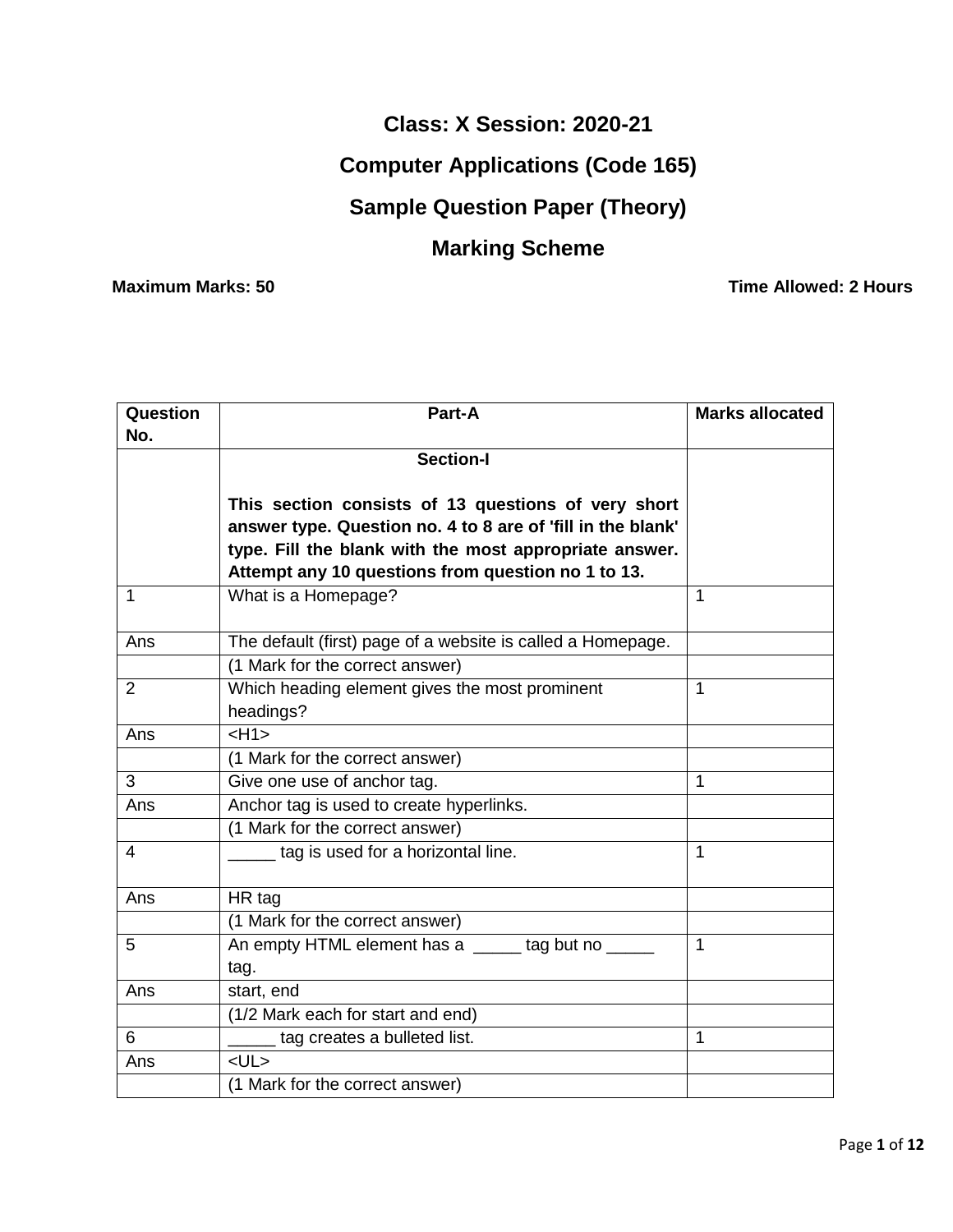| $\overline{7}$ | The code for inserting an image in an HTML page is                  | 1            |
|----------------|---------------------------------------------------------------------|--------------|
|                | <imgsrc=" "="" alt=" ">. The alt attribute is used for _</imgsrc="> |              |
| Ans            | specifying alternate text for the image                             |              |
|                | (1 Mark for the correct answer)                                     |              |
| 8              | Ravi was trying to log-in to his net-banking account. He            | 1            |
|                | noticed that the URL of the net banking starts with 'https'.        |              |
|                | The 's' in 'https' stands for __                                    |              |
| Ans            | Secure                                                              |              |
|                | (1 Mark for the correct answer)                                     |              |
| 9              | Sarita is designing a webpage and wants to change the               | $\mathbf{1}$ |
|                | name of the font (font-type) for certain text. Which attribute      |              |
|                | of the FONT tag she should use.                                     |              |
| Ans            | face                                                                |              |
|                | (1 Mark for the correct answer)                                     |              |
| 10             | What is the use of<br>tag in HTML Code?                             | $\mathbf{1}$ |
| Ans            | <br>tag is used to insert a single line break in a HTML             |              |
|                | Document.                                                           |              |
|                | (1 Mark for the correct answer)                                     |              |
| 11             | What is the significance of the URL?                                | 1            |
| Ans            | URL specifies unique address of each document on the                |              |
|                | internet.                                                           |              |
|                | (1 Mark for the correct answer)                                     |              |
| 12             | What is the importance of vlink attribute of <body> tag?</body>     | $\mathbf{1}$ |
| Ans            | vlink attribute specifies the color of visited links in a           |              |
|                | document                                                            |              |
|                | (1 Mark for the correct answer)                                     |              |
| 13             | What is the method of using comment line in the HTML                | 1            |
|                | code?                                                               |              |
| Ans            | $\leftarrow$ -- Any text -->                                        |              |
|                | (1 Mark for the correct answer)                                     |              |
|                |                                                                     |              |
|                |                                                                     |              |
|                | <b>Section-II</b>                                                   |              |
|                | Both the Case study based questions are compulsory.                 |              |
|                | Attempt any 5 questions (out of 7 questions) from each              |              |
|                | case study. Each question carries 1 mark                            |              |
|                |                                                                     |              |
| 14             |                                                                     |              |
|                | <b>Internet Protocols</b>                                           |              |
|                | For communication over the Internet, the communicating              |              |
|                | devices must follow certain rules. These rules are called           |              |
|                | Internet protocols. For email communication, we use SMTP            |              |
|                | and POP. For communication between browser and server               |              |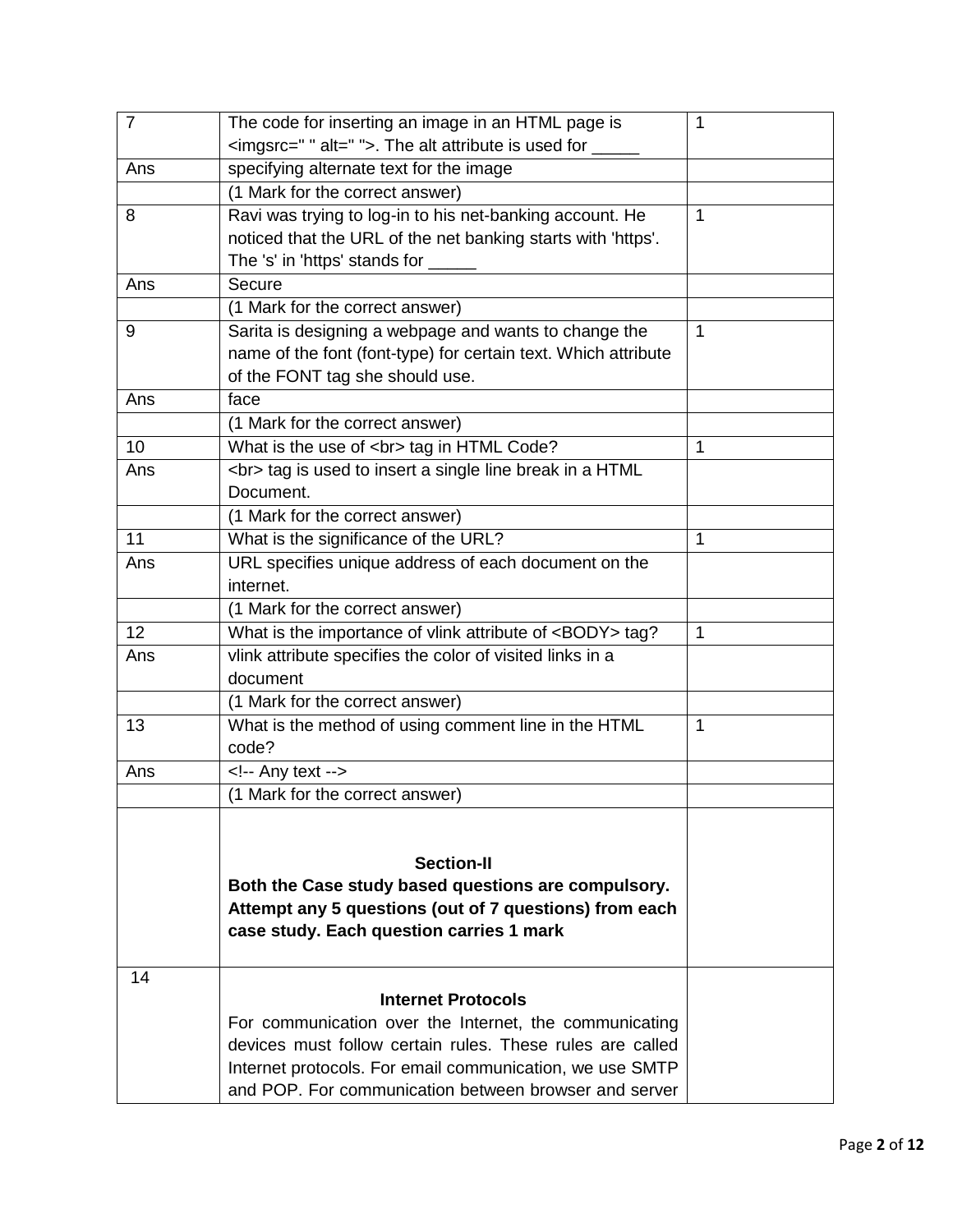|       | HTTP and HTTPS protocols are used. We can use             |              |
|-------|-----------------------------------------------------------|--------------|
|       | TELNET to access services available on a remote           |              |
|       | computer.                                                 |              |
| (i)   | Which of the following is an Internet Protocol.           | 1            |
|       | a) HTTP                                                   |              |
|       | b) FTP                                                    |              |
|       | c) both $(a)$ and $(b)$                                   |              |
|       | d) None of the above                                      |              |
| Ans   | c) both $(a)$ and $(b)$                                   |              |
|       | (1 Mark for the correct answer)                           |              |
| (ii)  | SMTP protocol is                                          | $\mathbf{1}$ |
|       | a) used for composing an emailmessage.                    |              |
|       | b) used in receiving incoming emails by pulling the       |              |
|       | message from server to client                             |              |
|       | c) used in sending outgoing emails by pushing the         |              |
|       | message from client to server                             |              |
|       | d) None of the above                                      |              |
| Ans   | c) used in sending outgoing emails by pushing the         |              |
|       | message from client to server                             |              |
|       | (1 Mark for the correct answer)                           |              |
| (iii) | POP protocol is                                           | 1            |
|       | a) used for composing an emailmessage.                    |              |
|       | b) used in receiving incoming emails by pulling the       |              |
|       | message from server to client                             |              |
|       | c) used in sending outgoing emails by pushing the         |              |
|       | message from client to server                             |              |
|       | d) None of the above                                      |              |
| Ans   | b) used in receiving incoming emails by pulling the       |              |
|       | message from server to client                             |              |
|       | (1 Mark for the correct answer)                           |              |
| (iv)  | Which of the following internet protocols provides secure | $\mathbf{1}$ |
|       | data transmission between server and browser with the     |              |
|       | help of encryption.                                       |              |
|       | a) HTTP                                                   |              |
|       | b) HTTPS                                                  |              |
|       | c) TELNET                                                 |              |
|       | d) ARPANET                                                |              |
| Ans   | b) HTTPS                                                  |              |
|       | (1 Mark for the correct answer)                           |              |
| (v)   | The full form of POP (email protocol) is                  | $\mathbf 1$  |
|       | a) Post Order Protocol                                    |              |
|       | b) Push Order Protocol                                    |              |
|       | c) Post Office Protocol                                   |              |
|       | d) Pull Over Protocol                                     |              |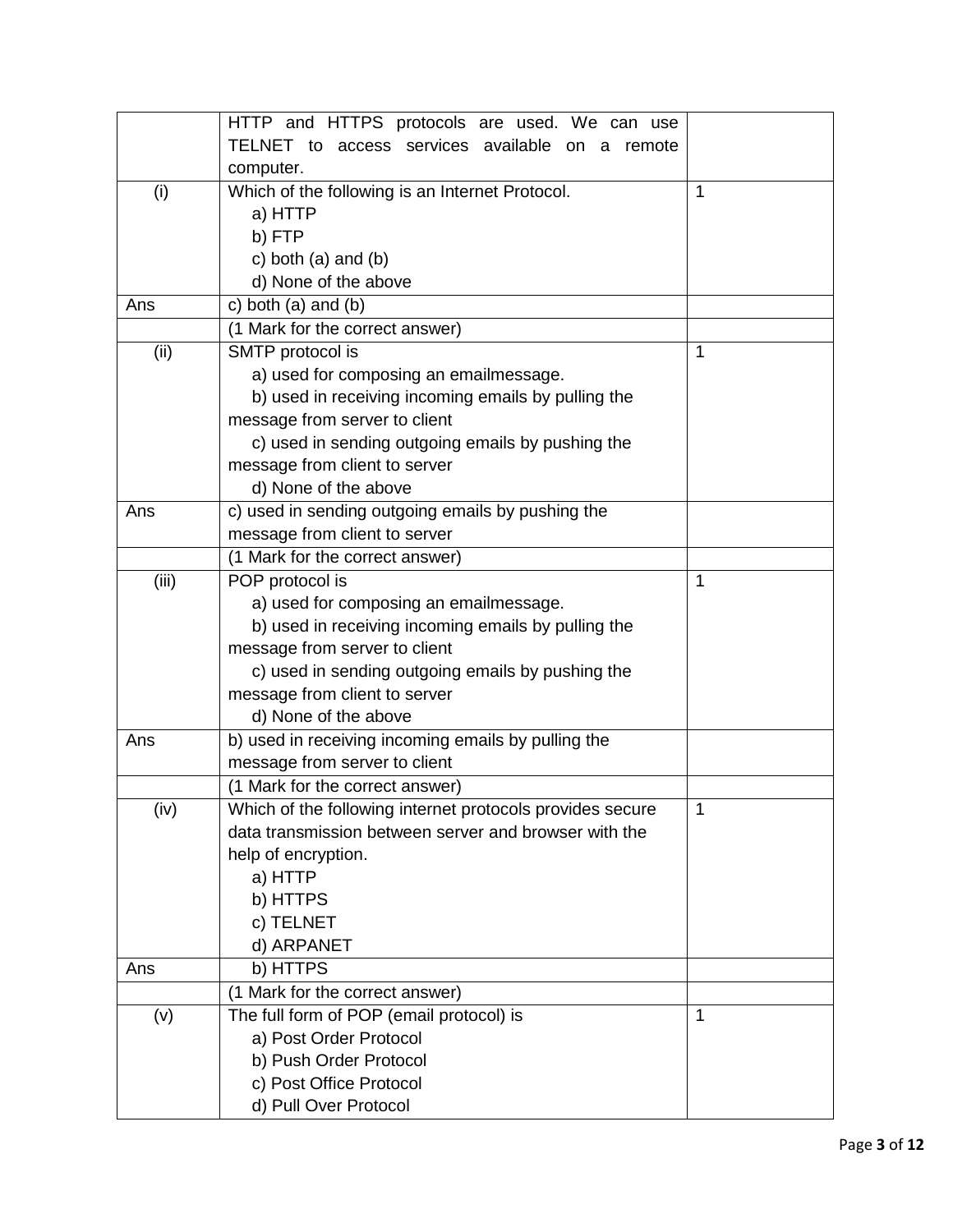| Ans   | c) Post Office Protocol                                         |             |
|-------|-----------------------------------------------------------------|-------------|
|       | (1 Mark for the correct answer)                                 |             |
| (vi)  | Which of the following protocol is used for delivering data     | 1           |
|       | from the source to the destination.                             |             |
|       | a) TCP                                                          |             |
|       | b) IP                                                           |             |
|       | c) SMTP                                                         |             |
|       | d) ARPANET                                                      |             |
| Ans   | b) $IP$                                                         |             |
|       | (1 Mark for the correct answer)                                 |             |
| (vii) | The Full Form of SMTP is                                        | 1           |
|       | a) Secure Mail Transfer Protocol                                |             |
|       | b) Secure Mail Transmit Protocol                                |             |
|       | c) Simple Mail Transmit Protocol                                |             |
|       | d) Simple Mail Transfer Protocol                                |             |
| Ans   | d) Simple Mail Transfer Protocol                                |             |
|       | (1 Mark for the correct answer)                                 |             |
| 15    | Secure data transmission                                        |             |
|       | Secure data transmission means that data/information is         |             |
|       | not being received or modified by an unauthorized person,       |             |
|       | over a network, from source to destination. For secure data     |             |
|       | transmission, we can convert an actual message (which is        |             |
|       | in readable form) into an unreadable message (called an         |             |
|       | encrypted message) with the help of the concept of              |             |
|       | encryption. This unreadable message is sent through the         |             |
|       | network to the destination. If a hacker tries to read this      |             |
|       | message, he/she receives an unreadable message that             |             |
|       | cannot be easily converted into the actual message. The         |             |
|       | unreadable message can be converted to the original             |             |
|       | message by the receiver at the destination.                     |             |
|       | Caesar Cipher is one of the common encryption                   |             |
|       | techniques. In this technique, each letter of the word is       |             |
|       | replaced by a letter some fixed number of positions             |             |
|       | (usually called as key) down the alphabet. For example, if      |             |
|       | the key is 3, each 'A' will be replaced by 'D' (Letter 'D' is 3 |             |
|       | positions down Letter 'A' in the alphabet), each 'B' will be    |             |
|       | replaced by 'E' and similarly, each 'Z' will be replaced by     |             |
|       | 'C'. The receiver can identify the original message by using    |             |
|       | the reverse technique of encryption. This reverse technique     |             |
|       | is called decryption.                                           |             |
| (i)   | .Secure data transmission means                                 | $\mathbf 1$ |
|       | a) Data can be accessed by any unauthorized person              |             |
|       | during transmission.                                            |             |
|       |                                                                 |             |
|       | b) Data can not be accessed by any unauthorized                 |             |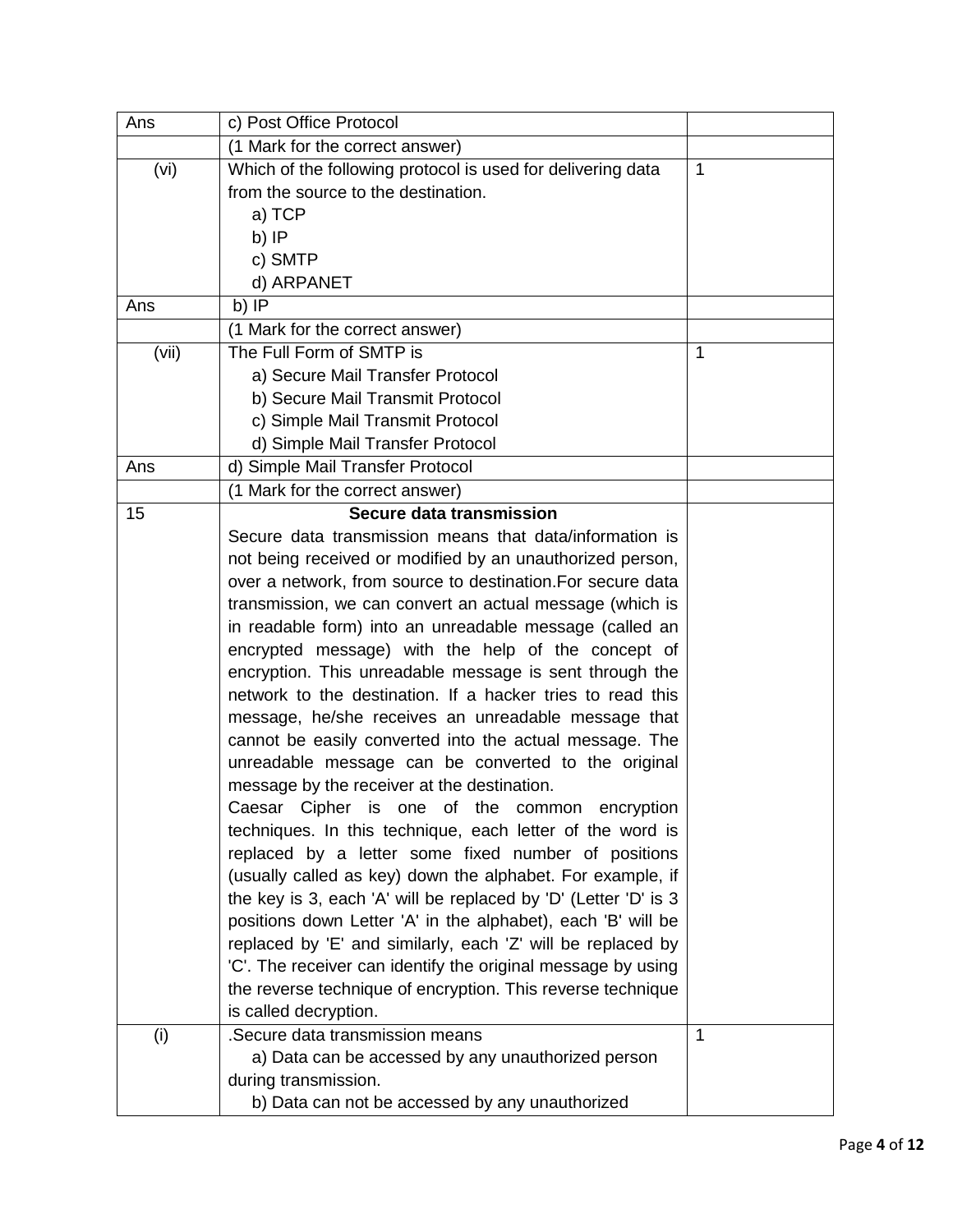|       | person during transmission.                                |              |
|-------|------------------------------------------------------------|--------------|
|       | c) Transmission of data                                    |              |
|       | d) None of the above                                       |              |
| Ans   | b) Data can not be accessed by any authorized person       |              |
|       | during transmission                                        |              |
|       | (1 Mark for the correct answer)                            |              |
| (ii)  | Which of the following techniques can be used for security | $\mathbf 1$  |
|       | of data.                                                   |              |
|       | a) Authentication                                          |              |
|       | b) Authorisation                                           |              |
|       | c) Encryption                                              |              |
|       | d) All of the Above                                        |              |
| Ans   | d) All of the Above                                        |              |
|       | (1 Mark for the correct answer)                            |              |
| (iii) | Caesar Cipher is                                           | $\mathbf{1}$ |
|       | a) used for conversion of the actual message into an       |              |
|       | encrypted message                                          |              |
|       | b) an encryption technique                                 |              |
|       | c) both $(a)$ and $(b)$                                    |              |
|       | d) None of the above                                       |              |
| Ans   | c) both $(a)$ and $(b)$                                    |              |
|       | (1 Mark for the correct answer)                            |              |
| (iv)  | Person 'X' has received an encrypted message and wants     | $\mathbf{1}$ |
|       | to convert this message into the actual message (message   |              |
|       | before encryption). The technique he should use is called  |              |
|       | a) Conversion                                              |              |
|       | b) Encryption                                              |              |
|       | c) Decryption                                              |              |
|       | d) None of the above                                       |              |
| Ans   | c) Decryption                                              |              |
|       | (1 Mark for the correct answer)                            |              |
| (v)   | A sender wants to send a message having the text as        | 1            |
|       | 'COMPUTER' to a receiver using 4 as the key. What will be  |              |
|       | the encrypted message?                                     |              |
|       | a) GSQTZXIV                                                |              |
|       | b) GSQTYXIV                                                |              |
|       | c) GSXTYXIV                                                |              |
|       | d) GSQSYXIV                                                |              |
| Ans   | b) GSQTYXIV                                                |              |
|       | (1 Mark for the correct answer)                            |              |
| (vi)  | An encryption algorithm is used to transform a readable    | $\mathbf{1}$ |
|       | message into:                                              |              |
|       | a) Text message                                            |              |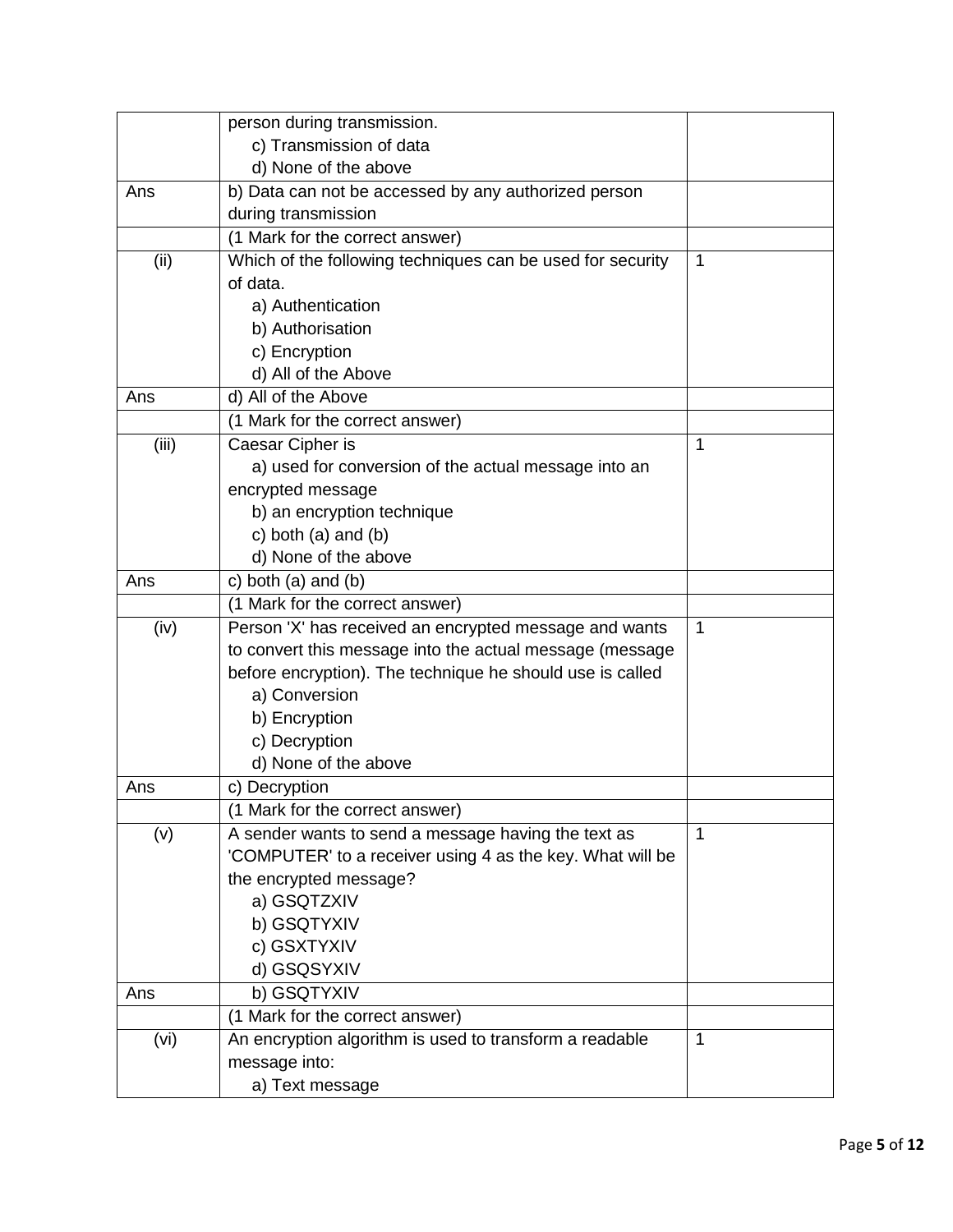|       | b) Simple message                                               |                |
|-------|-----------------------------------------------------------------|----------------|
|       | c) Converted message                                            |                |
|       | d) Encrypted message                                            |                |
| Ans   | c) Encrypted message                                            |                |
|       | (1 Mark for the correct answer)                                 |                |
| (vii) | In Ceaser Cipher, for which of the following values of key,     | $\mathbf{1}$   |
|       | the encrypted message will be the same as original              |                |
|       | message.                                                        |                |
|       | a)0                                                             |                |
|       | b) 26                                                           |                |
|       | c) both $(a)$ and $(b)$                                         |                |
|       | d) None of the above                                            |                |
| Ans   | c) both $(a)$ and $(b)$                                         |                |
|       | (1 Mark for the correct answer)                                 |                |
|       |                                                                 |                |
|       | Part-B                                                          |                |
|       | All questions are compulsory. In case of internal               |                |
|       | choices, attempt any one.                                       |                |
|       |                                                                 |                |
| 16    | Sarvesh, a student of Class X, is not able to understand        | 2              |
|       | the difference between web client and web-server. Help          |                |
|       | him in understanding the same by explaining their role and      |                |
|       | giving suitable example of each.                                |                |
| Ans   | Web-Client: An application (Web Browser, Chatting               |                |
|       | Program, etc.) that requests for services from a web-           |                |
|       | server. Example: Web Browsers, Chatting Applications            |                |
|       | Web-Server: Web-server is a software (or any dedicated          |                |
|       | computer running this software) that serves the request         |                |
|       | made by web-clients.                                            |                |
|       | Example: Apache Server                                          |                |
|       | (1/2 mark each for explaining the role of Web-Client and        |                |
|       | Web-Server)                                                     |                |
|       | (1/2 mark each for example of web-client and web-server)        |                |
| 17    | Write the full form of Cc and Bcc (used in                      | 2              |
|       | emailcommunication). Explain the difference between             |                |
|       | them.                                                           |                |
| Ans   | Cc: Carbon Copy: every recipient can check who else has         |                |
|       | received the mail.                                              |                |
|       | Bcc: Blind Carbon Copy: no recipient can check who else         |                |
|       | has received the mail.                                          |                |
|       | (1/2 mark each for full form of Cc and Bcc)                     |                |
|       | (1 mark for explaining the correct difference)                  |                |
| 18    | What is the use of <sub> and <sup>tag. Explain with</sup></sub> | $\overline{2}$ |
|       | suitable example.                                               |                |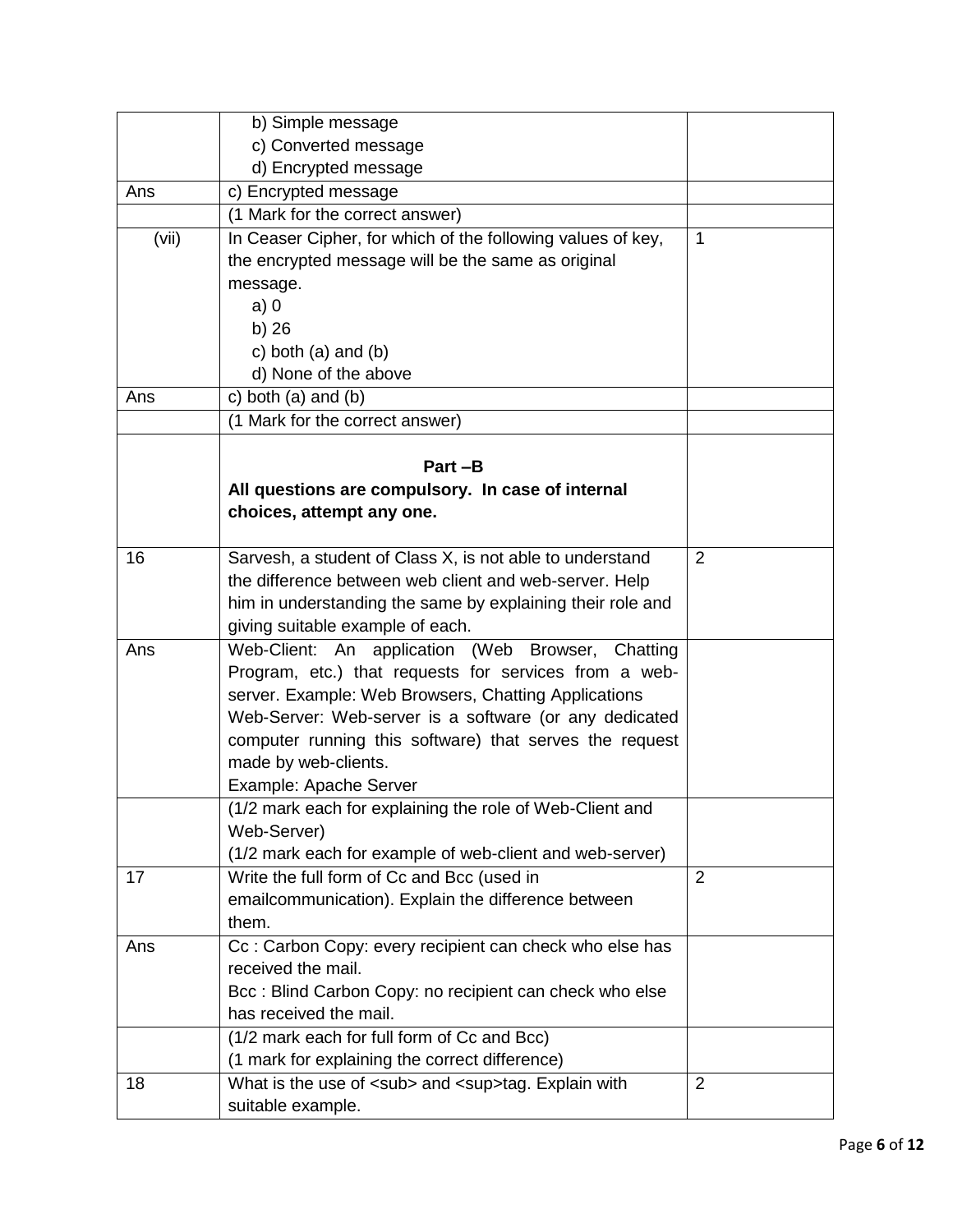| Ans | <sub> : defines subscripted text</sub>                                                          |                |
|-----|-------------------------------------------------------------------------------------------------|----------------|
|     | <sup> : defines superscripted text</sup>                                                        |                |
|     | Example                                                                                         |                |
|     | To write $a^2$ : a <sup>2</sup>                                                                 |                |
|     | To write CO <sub>2</sub> : CO <sub>2</sub>                                                      |                |
|     | (1/2 mark each for explaining the use of <sub> and <sup></sup></sub>                            |                |
|     | tag)                                                                                            |                |
|     | (1/2 mark each for example of <sub> and <sup> tag)</sup></sub>                                  |                |
| 19  | Sunil wants to insert an image 'elearning.jpg' into a                                           | $\overline{2}$ |
|     | webpage. Write the name and the syntax of the HTML Tag                                          |                |
|     | she should use. The alternate text for the image should be                                      |                |
|     | 'E-learning Image'                                                                              |                |
| Ans | Name of Tag: Image Tag ( <img/> )                                                               |                |
|     | Syntax of Tag : <imgsrc "e-learning<="" "elearning.jpg"="" =="" alt="" td=""><td></td></imgsrc> |                |
|     | Image'                                                                                          |                |
|     | (1/2 mark for correct name of tag)                                                              |                |
|     | (1/2 mark for correct use of img tag in syntax)                                                 |                |
|     | (1/2 mark for correct use of src attribute)                                                     |                |
|     | (1/2 mark for correct use of alt atribute)                                                      |                |
| 20  | Define the following                                                                            | $\overline{2}$ |
|     | (i) Intellectual Property Rights                                                                |                |
|     | (ii) Plagiarism                                                                                 |                |
|     | <b>OR</b>                                                                                       |                |
|     | What is e-commerce? Write any two preventive                                                    |                |
|     |                                                                                                 |                |
|     | measuresto be taken for secure online transaction.                                              |                |
| Ans | Intellectual Property Rights: rights given to creators for                                      |                |
|     | creations of their minds.                                                                       |                |
|     | Plagiarism: taking credit of ideas/words of another person                                      |                |
|     | <b>OR</b>                                                                                       |                |
|     | e-commerce: Buying and selling of goods on the internet                                         |                |
|     | Two preventive measures for secure online transaction                                           |                |
|     | 1. Never share OTP with anyone.                                                                 |                |
|     | 2. Before making an online payment, ensure that                                                 |                |
|     | connection is secure (HTTPS)                                                                    |                |
|     | (1 mark each for the correct definition of Intellectual                                         |                |
|     | Property Rights and Plagiarism)                                                                 |                |
|     | <b>OR</b>                                                                                       |                |
|     | (1 mark for the correct definition of e-commerce)                                               |                |
|     | (1/2 mark each for two preventive measures)                                                     |                |
| 21  | Shalini, a web designer, wants to create a webpage to                                           | 3              |
|     | display a list where each item is listed by a number. Which                                     |                |
|     | type of list she should use? Explain the role of start and                                      |                |
|     | type attributes.                                                                                |                |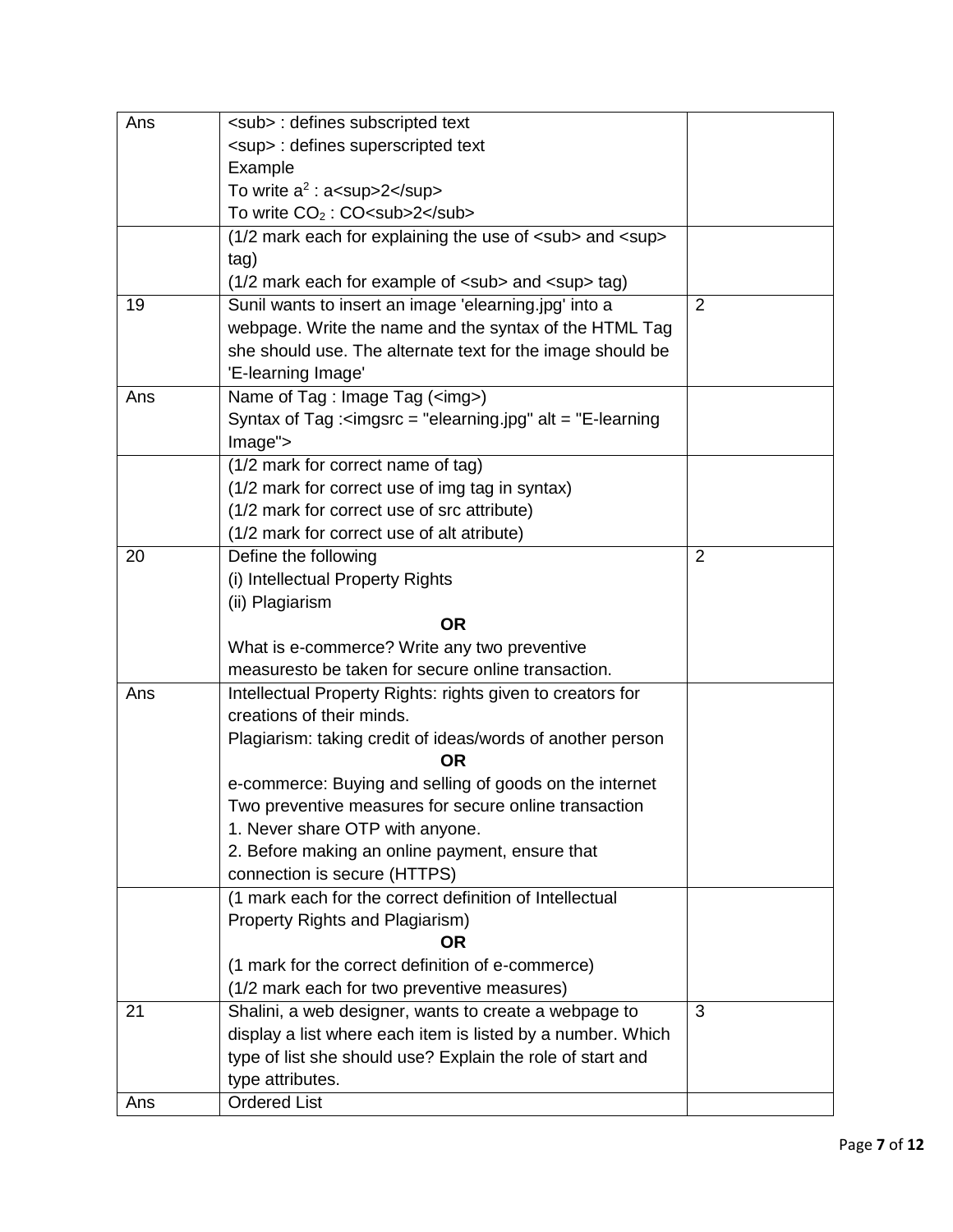|     | Role                                                          |                    |  |  |
|-----|---------------------------------------------------------------|--------------------|--|--|
|     | Start Attribute: specifies the start value of an ordered list |                    |  |  |
|     | Type Attribute: specifies the type of the list item marker    |                    |  |  |
|     | (1 mark for the correct list type)                            |                    |  |  |
|     | (1 mark each for explaining the correct role of start and     |                    |  |  |
|     | type attributes)                                              |                    |  |  |
| 22  | What are the roles of Rowspan and Colspan attribute?          | 3                  |  |  |
|     | Explain with suitable HTML example.                           |                    |  |  |
| Ans | Rowspan: Combine Cells vertically                             |                    |  |  |
|     | Colspan: Combine Cells horizontally                           |                    |  |  |
|     | Example                                                       |                    |  |  |
|     | $ext{able border} = '1'$                                      |                    |  |  |
|     | $\langle$ tr>                                                 |                    |  |  |
|     | <tr></tr>                                                     |                    |  |  |
|     |                                                               |                    |  |  |
|     | <td>Row-1 Column-1</td>                                       | Row-1 Column-1     |  |  |
|     | <td colspan="2">Row-1 Column-2and3</td>                       | Row-1 Column-2and3 |  |  |
|     | <td rowspan="2">Row-1and2 Column-4</td>                       | Row-1and2 Column-4 |  |  |
|     | $\langle$ tr>                                                 |                    |  |  |
|     | <tr></tr>                                                     |                    |  |  |
|     |                                                               |                    |  |  |
|     | <td>Row-2 Column-1</td>                                       | Row-2 Column-1     |  |  |
|     | <td>Row-2 Column-2</td>                                       | Row-2 Column-2     |  |  |
|     | <td>Row-2 Column-3</td>                                       | Row-2 Column-3     |  |  |
|     | $\langle tr \rangle$                                          |                    |  |  |
|     |                                                               |                    |  |  |

  ||  | (1/2 mark each for explaining correct role of Rowspan and |  |
|  | Colspan) |  |
|  | (1 mark each for correct explaination of Rowspan and |  |
|  | Colspan using HTML example) |  |
| 23 | Saroj, a student of Class X, wants to represent a table in | 3 |
|  | webpage but she is unaware about the table tag. Explain |  |
|  | her the role of  , | and  tag. Write HTML code of |  | |  | a table and show the use of  , | and  tag. |  | | Ans | | : defines table row. |  | |  | |  | : defines table header. | |  | |  | : defines table data/cell. |  | | |  |  |  | |  | **HTML Code** |  | |  |  |  | |  | | |  | |  | |  | Roll Number | |  | |  | Name | |  | |  | Stream | |  | |  | $\langle$ tr> |  | |  | | |  | |  | | | | |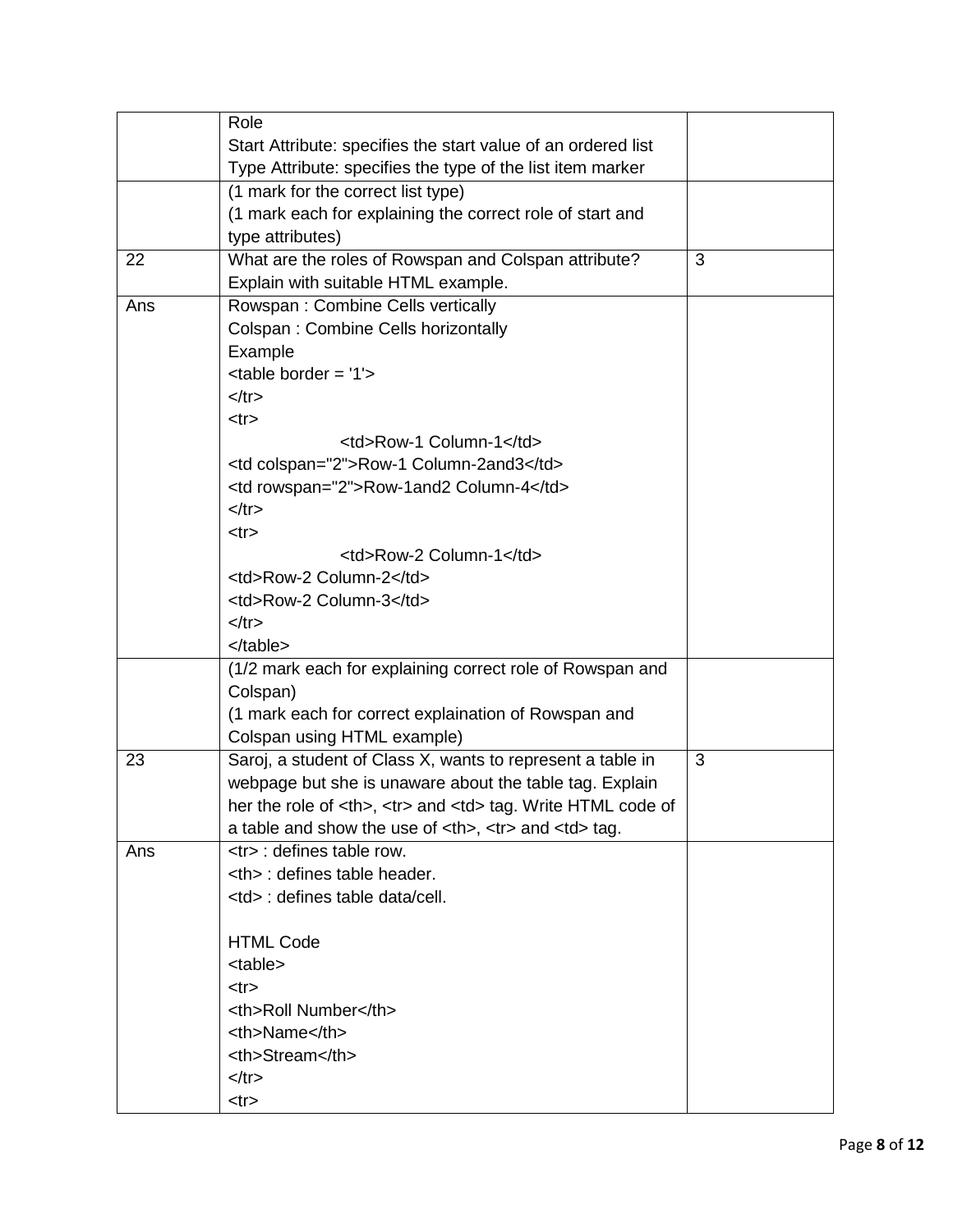|     | $<$ td>1 $<$ /td>                                                      |             |  |
|-----|------------------------------------------------------------------------|-------------|--|
|     | <td>Ajay</td>                                                          | Ajay        |  |
|     | <td>Arts</td>                                                          | Arts        |  |
|     | $\langle tr \rangle$                                                   |             |  |
|     | $<$ tr $>$                                                             |             |  |
|     | $<$ td>2 $<$ /td>                                                      |             |  |
|     | <td>Vijay</td>                                                         | Vijay       |  |
|     | <td>Commerce</td>                                                      | Commerce    |  |
|     | $\langle tr \rangle$                                                   |             |  |
|     | $<$ tr $>$                                                             |             |  |
|     | $<$ td>3 $<$ /td>                                                      |             |  |
|     | <td>Ramesh</td>                                                        | Ramesh      |  |
|     | <td>Commerce</td>                                                      | Commerce    |  |
|     | $\langle t \rangle$                                                    |             |  |
|     | $<$ /table>                                                            |             |  |
|     | (1/2 mark each for explaining the correct role of <th>, <tr></tr></th> | , <tr></tr> |  |
|     |                                                                        |             |  |
|     | and $<$ td $>$ tag)                                                    |             |  |
|     | (1.5 mark for correct code of HTML table showing the use               |             |  |
|     | of $th$ , $tr$ and $td$ tag)                                           |             |  |
| 24  | What is the digital divide? Write any two reasons for digital          | 3           |  |
|     | divide in India.                                                       |             |  |
| Ans | Digital Divide refers to the differing amount of information           |             |  |
|     | between those who have access to ICT and those who                     |             |  |
|     | don't have access.                                                     |             |  |
|     | Reasons                                                                |             |  |
|     | due to the unequal distribution of wealth, poverty is                  |             |  |
|     | higher in rural areas                                                  |             |  |
|     | Less Literacy rate in rural India                                      |             |  |
|     | (1 mark for the correct definition of digital divide)                  |             |  |
|     | (1 mark each for any two correct reasons for the digital               |             |  |
|     | divide in India)                                                       |             |  |
| 25  | Define Internet and write its two uses in our daily life. How          | 3           |  |
|     | is it different from the World Wide Web (www).                         |             |  |
|     | OR                                                                     |             |  |
|     | What is e-learning? Explain any two merits of e-learning.              |             |  |
| Ans | The Internet is a worldwide network that links many smaller            |             |  |
|     | computer-networks.                                                     |             |  |
|     | Uses of the Internet                                                   |             |  |
|     | 1. e-learning                                                          |             |  |
|     | 2. e-commerce                                                          |             |  |
|     | The difference between the internetandwww                              |             |  |
|     | www: It is a collection of various hypertext documents                 |             |  |
|     | available over the internet. www is a part of the internet.            |             |  |
|     | internet: A worldwide network that provides various other              |             |  |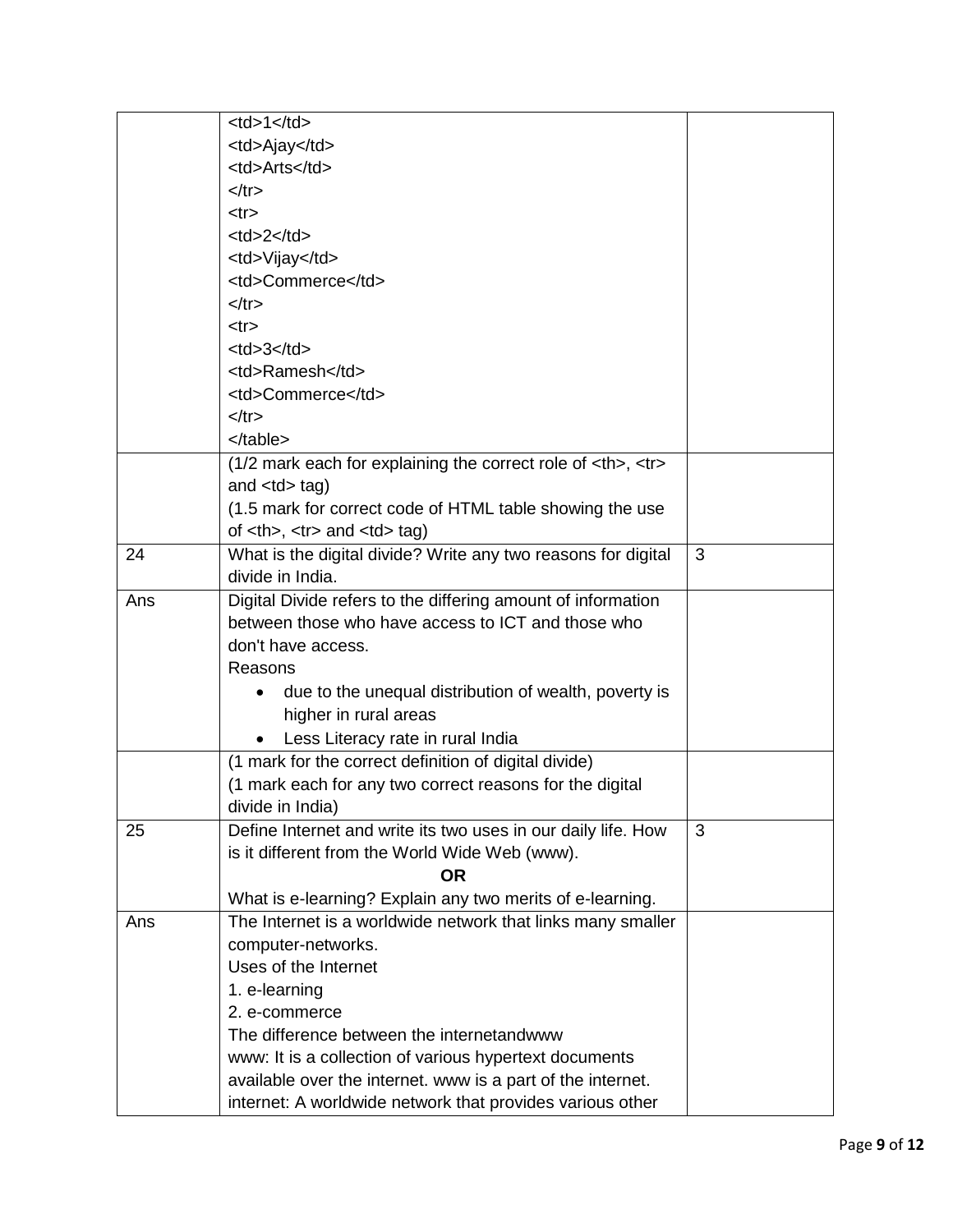|    | services (apart from www) like email-communication, File                                                                                          |   |
|----|---------------------------------------------------------------------------------------------------------------------------------------------------|---|
|    | sharing, etc.                                                                                                                                     |   |
|    | <b>OR</b>                                                                                                                                         |   |
|    | e-learning: learning through the courses which are<br>delivered online.                                                                           |   |
|    | Benefits:                                                                                                                                         |   |
|    | 1. Self Paced (Learn at your speed).                                                                                                              |   |
|    | 2. We can attend classes atanytime and anywhere.                                                                                                  |   |
|    | (1 mark for the correct definition of the internet)                                                                                               |   |
|    | (1/2 mark each for writing two use of internet in daily life)                                                                                     |   |
|    | (1 mark for explaining the correct difference between                                                                                             |   |
|    | internet and www)                                                                                                                                 |   |
|    | <b>OR</b>                                                                                                                                         |   |
|    | (1 mark for the correct definition of e-learning)                                                                                                 |   |
|    | (1 mark each for writing any two merits of e-learning)                                                                                            |   |
| 26 | <b>Our Country: India</b>                                                                                                                         | 5 |
|    |                                                                                                                                                   |   |
|    |                                                                                                                                                   |   |
|    |                                                                                                                                                   |   |
|    |                                                                                                                                                   |   |
|    |                                                                                                                                                   |   |
|    |                                                                                                                                                   |   |
|    | India is spread over a large geographical area. In terms of area, it                                                                              |   |
|    | is the $7th$ largest country while in terms of population, it is the $2nd$<br>largest country in the world. Some facts about India are as follows |   |
|    | • Area: Approx 3.28 million sq. km                                                                                                                |   |
|    | • North to South extension : Approx 3,200 km<br>• East to West extension : Approx 2900 km                                                         |   |
|    |                                                                                                                                                   |   |
|    | Write the HTML code to design the above-shown web page                                                                                            |   |
|    | considering the specifications as given below :                                                                                                   |   |
|    | Background color of the page should be yellow.                                                                                                    |   |
|    | Heading 'Our Country: India' should be the first                                                                                                  |   |
|    | level of heading                                                                                                                                  |   |
|    | The image named 'India.jpg' should be placed at                                                                                                   |   |
|    | the center.                                                                                                                                       |   |
|    | Formatting style for the paragraph                                                                                                                |   |
|    | Font Size: 5<br>$\circ$                                                                                                                           |   |
|    | Font Name: Times New Roman<br>$\circ$                                                                                                             |   |
|    | Color: Red<br>$\circ$                                                                                                                             |   |
|    | Superscript and subscript tags should be used                                                                                                     |   |
|    | wherever required.                                                                                                                                |   |
|    | Facts (as shown in the above web-page) should be                                                                                                  |   |
|    | written with the help of the unordered list.                                                                                                      |   |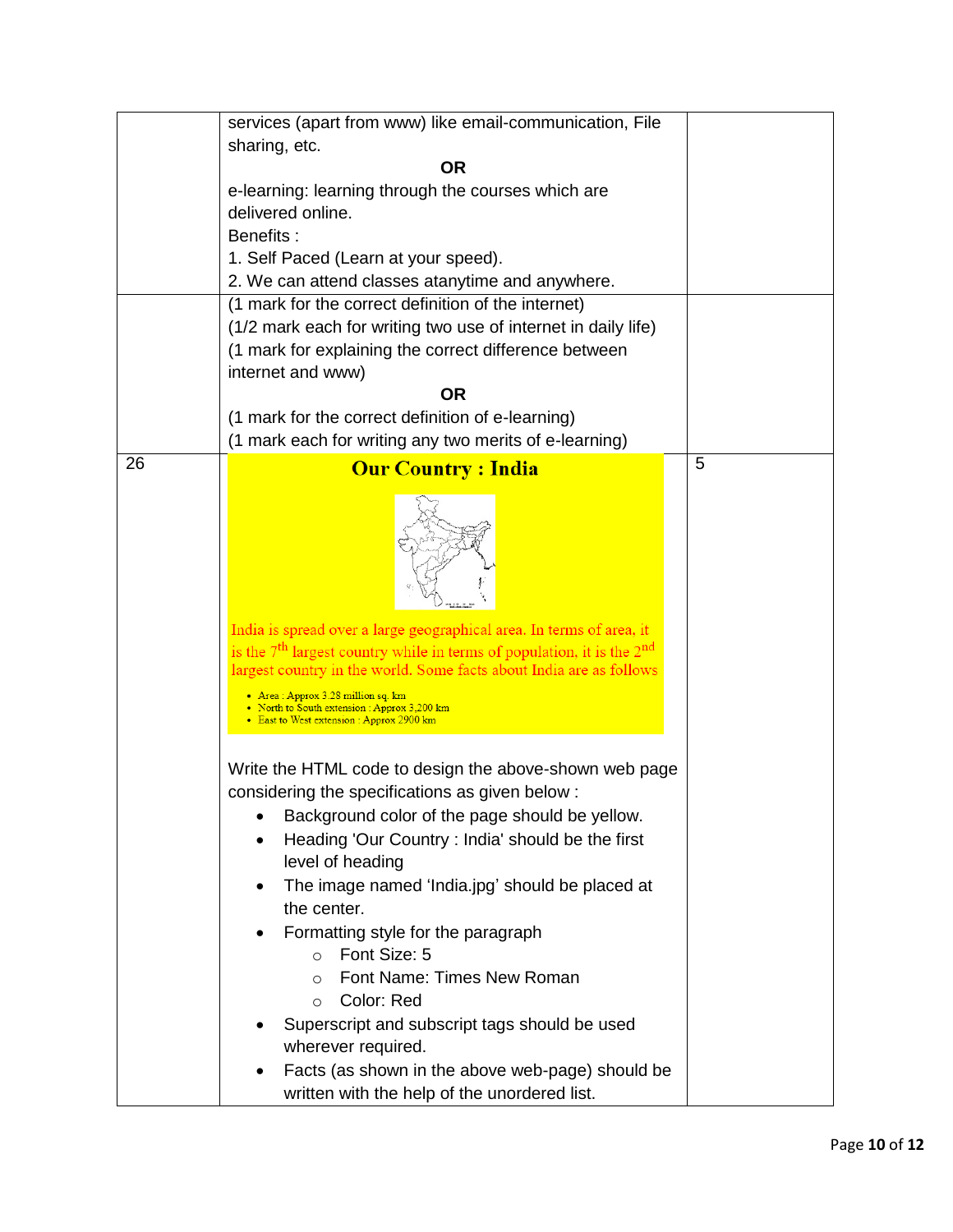|     | <b>OR</b><br>Answer the following<br>a. What is a Hypertext link?<br>b. Give the name and the syntax of the HTML Tag which is<br>used for creating a Hypertext Link.<br>c. Neha wants to display a 'Click Here' message on her<br>webpage which, when clicked, opens a new webpage<br>'Chapter2.html'. Write the syntax of the HTML command<br>she should use.<br>d. On the same webpage, Neha whose email is<br>neha@xyz.com, wants to display a 'Contact us' message<br>which when clicked open theemail program and allows the<br>user to send a mail to Neha. Write the syntax of the HTML<br>command she should use.                                                                                                                                                                                                                                                                                                                                                                                                   |  |
|-----|-----------------------------------------------------------------------------------------------------------------------------------------------------------------------------------------------------------------------------------------------------------------------------------------------------------------------------------------------------------------------------------------------------------------------------------------------------------------------------------------------------------------------------------------------------------------------------------------------------------------------------------------------------------------------------------------------------------------------------------------------------------------------------------------------------------------------------------------------------------------------------------------------------------------------------------------------------------------------------------------------------------------------------|--|
|     | e. Explain the use of the target attribute in the Hypertext<br>Link Tag.                                                                                                                                                                                                                                                                                                                                                                                                                                                                                                                                                                                                                                                                                                                                                                                                                                                                                                                                                    |  |
| Ans | <html><br/><body bgcolor="yellow"><br/><center><br/><h1> Our Country : India </h1><br/><imgsrc="india.jpg"><br/></imgsrc="india.jpg"></center><br/>&lt; p<br/><font color="red" face="Times New Roman" size="5"><br/>India is spread over a large geographical area. In terms of<br/>area, it is the 7<sup>th</sup> largest country while in<br/>terms of population, it is the 2<sup>nd</sup> largest<br/>country in the world. Some facts about India are as<br/>follows</font><br/><ul><br/><li>Area :Approx 3.28 million sq. km </li><br/><li>North to South extension :Approx 3,200 km</li><br/><li>East to West extension :Approx 2900 km</li><br/><math>&lt;</math>/ul&gt;<br/><math>&lt;</math>/body&gt;<br/><math>&lt;</math>/html<math>&gt;</math><br/><b>OR</b><br/>a. Hyperlink allows us to link HTML elements (text and/or<br/>image) to another document or new section within the<br/>current document.<br/>b. Name: anchor tag, Syntax &lt; a href="Link<br/>Address"&gt;Hyperlink Text</ul></body></html> |  |